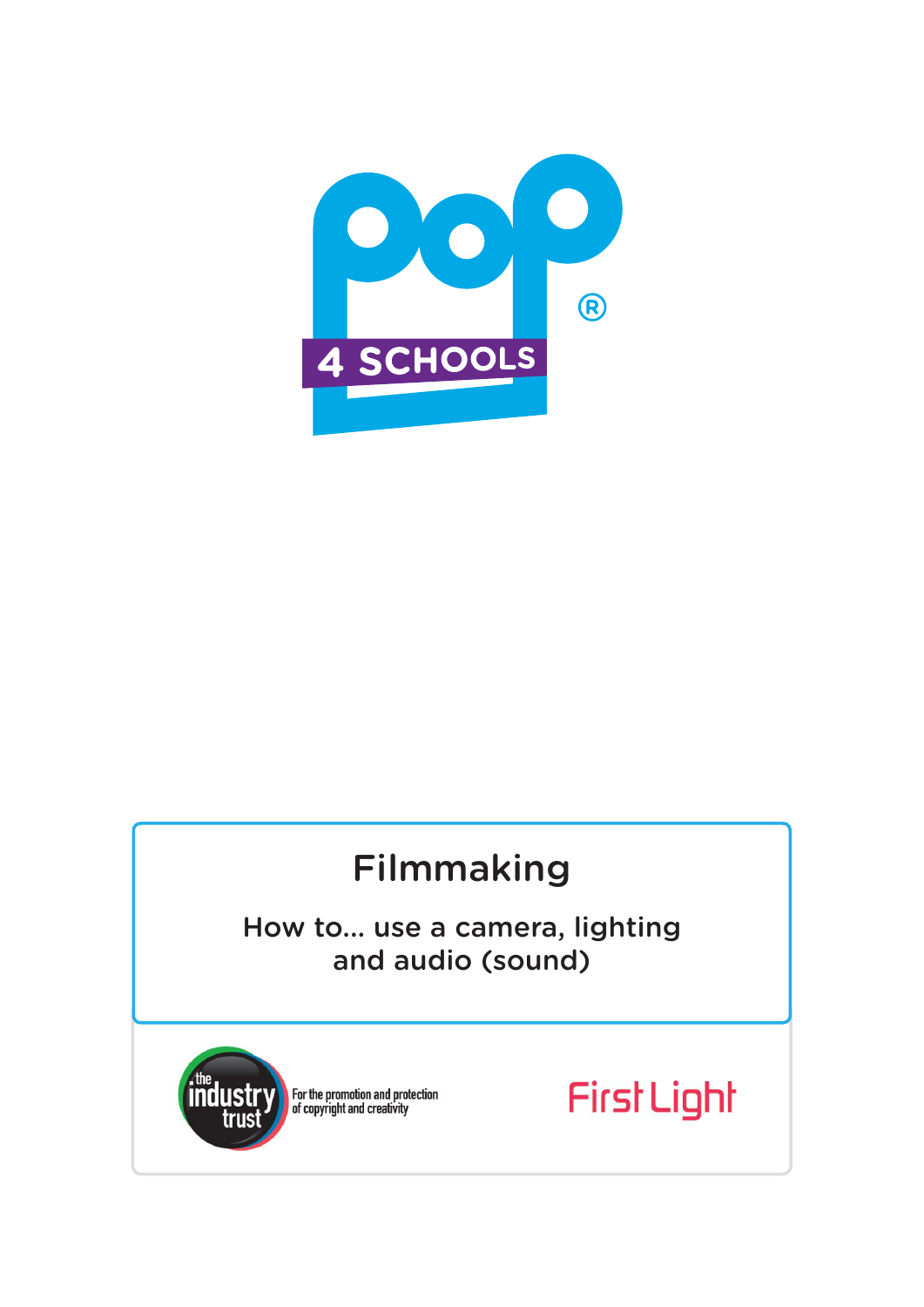## **Lesson Objective**

For students to be able to use and fully understand the purpose of lighting, the importance of clear audio and the role of the camera when creating a film.

# **Success Criteria**

All students must be able to use a digital camera or video camera to create a set of stills, film clips, pop video, or a short film.

Students should consider adding a range of lighting and/or sound effects to create tension and mood to allow the viewer a more in depth understanding of the story.

Students could use a range of camera shots and lighting, for example, zoom in, pan out, running with the camera, light on specific area or character and add different sounds, for example, background sounds from within a particular film setting or music setting as well as voices to create different moods, tension and focus on a given subject.

Students could compose and create their own soundtrack to their film.

**Context:** Student's own choice of story context could be used or teachers could provide context from within the First Light and Pop4Schools materials e.g.

## How to light your film

*https://pop4schools.com/resources/films/sound-and-vision/#!/how-tolight-your-film*

### How to record audio

*https://pop4schools.com/resources/films/sound-and-vision/#!/how-torecord-audio-for-your-film*

and

#### Use a camera

*https://pop4schools.com/resources/films/sound-and-vision/#!/how-touse-a-camera*

OR

A text or area of study from within school based schemes of work.

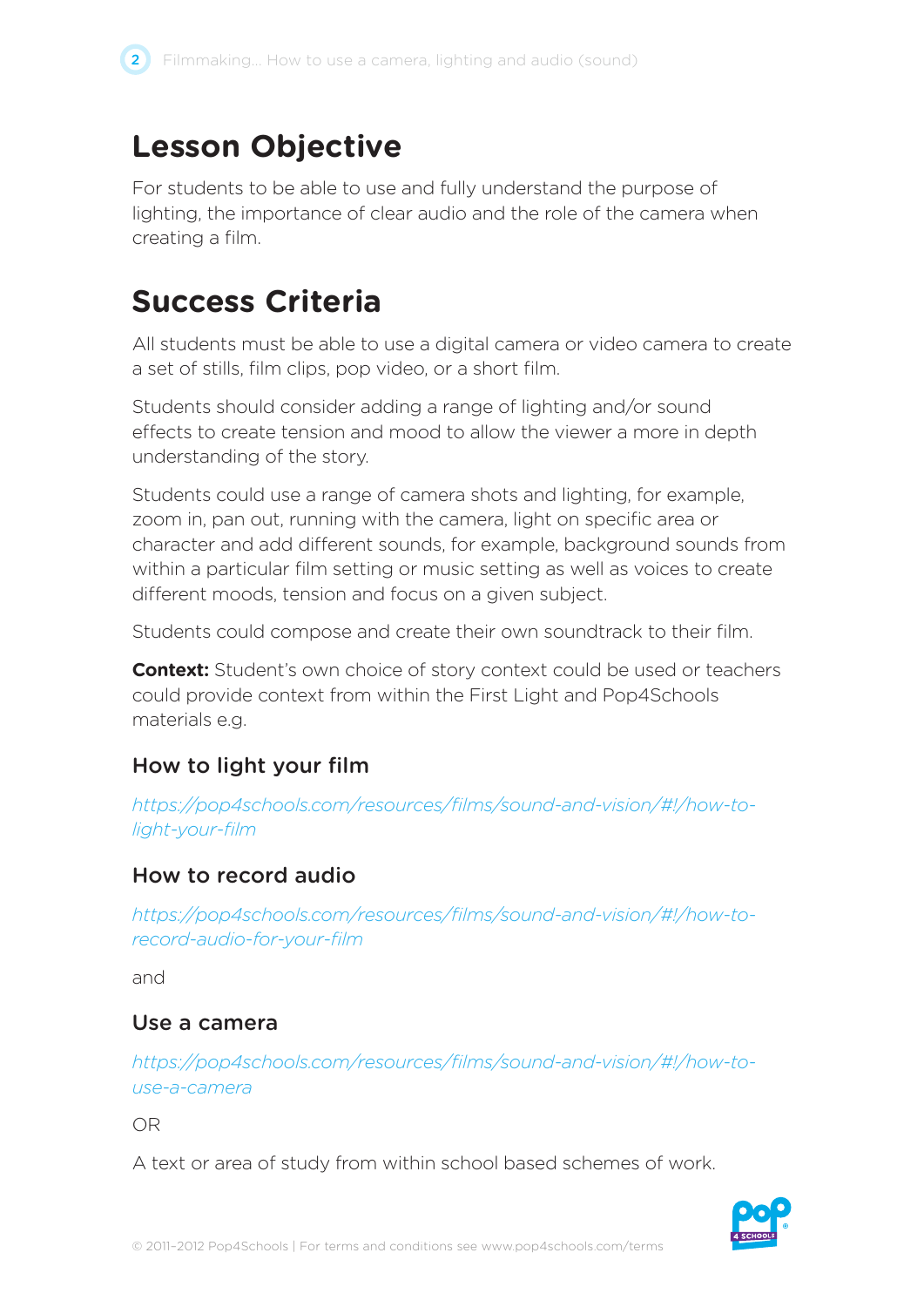# **Ideas for lessons utilizing Bloom's Taxonomy**

#### Remembering

#### Can you incorporate a range of camera shots and sounds to create different effects and moods?

Ask students to create a simple range of camera shots or video stills, which focus on different characters or objects from a story or event and then present different sounds and the impact of the camera on the subject or object. How does panning out, zooming in, taking a photo from above, running alongside or behind the subject change perspective? What difference does sound or audio make to the tension within a film and different scenes?

#### Can you create a scene from a movie or story from different perspectives and angles, and identify the impact of each?

Ask the students to create a film scene or still using materials of their choice to show how the subject or object differs when looking down at it, from above or from behind and discuss the impact it has of perspective. Children can create a model of the set.

#### Which types of lighting, sound (audio) and camera angles evoke the most intense emotions from you?

Ask students to watch a range of video clips and look at photos and then ask them to discuss which evoke the strongest emotions from them.

Why? Ask them to consider the difference between still photos with no sound and the impact of sound on the viewers' emotions and connection with the film. If the photographer or cameraman were trying to make the subject look frightened or inconspicuous, would he zoom in or out? What type of sounds would be used? Natural sounds, voice sounds, newly created sound? Why did the cameraman shoot the subject from below? How did it change your perspective compared to when the subject was shot from above? Why did the film makers use a range of sounds to create tension and evoke a range of feelings?

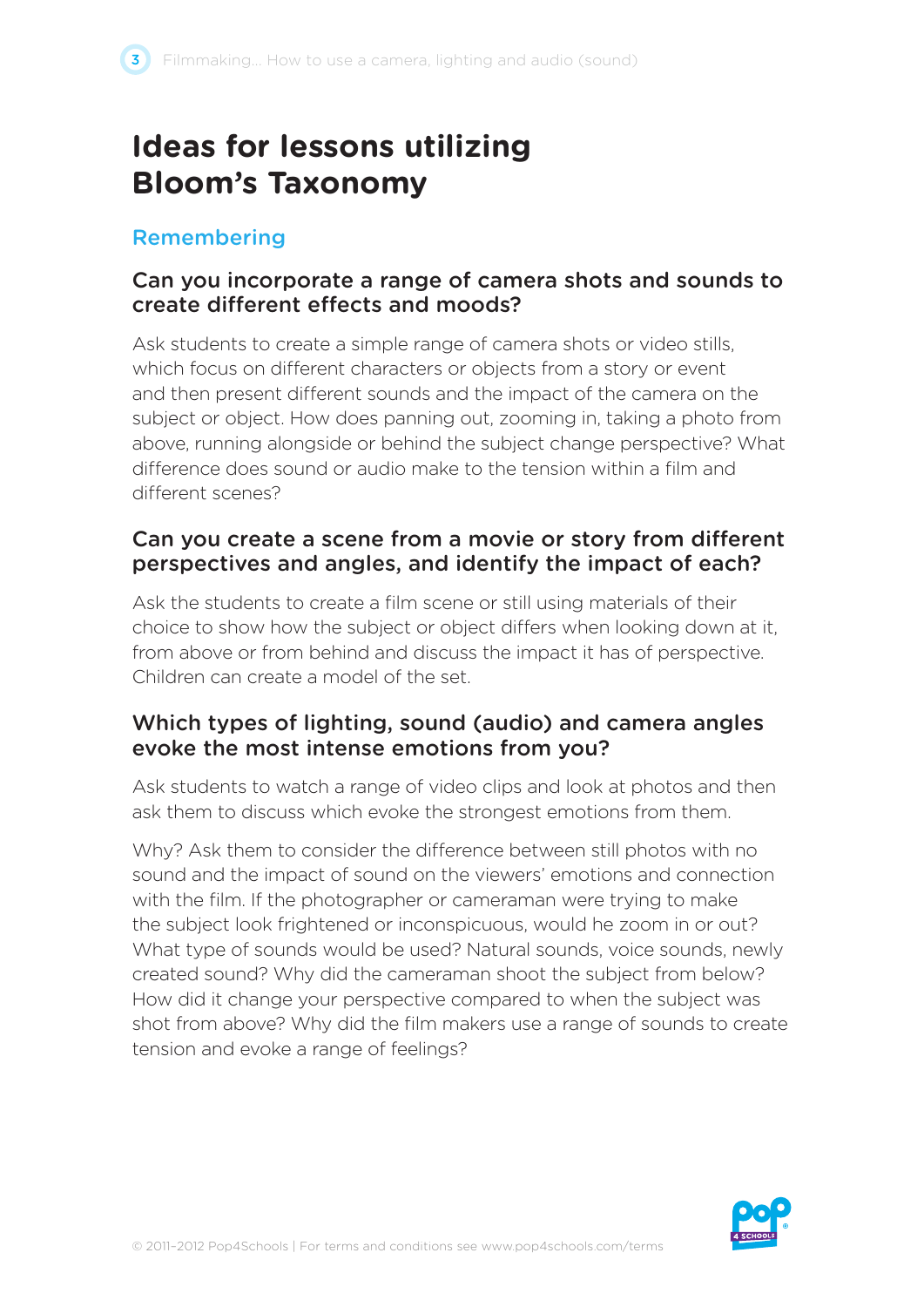## Understanding

#### Can you identify the role of a camera operator, lighting technician and composer?

Write a job description for each of the three roles above, listing the responsibilities for each on set and the equipment they might need to use. What would their jobs involve on a daily basis? At which stage of filming would you need each person, for example, when would be best to compose the soundtrack to your film?

#### When it comes to using music in film, why is it important to ensure you have cleared permissions?

How do you clear permissions to use music made by other people? If students used other people's music, how are they able to use this, how do they clear permissions? If someone wanted to use music you had made in a film, what would you expect them to do to get your permission?

#### Why do films need a range of angle shots, audio and a variety of lighting?

Show students clips from various music videos and films and consider the impact that different aspects such as lighting, audio, sound, camera angles and zooming in and out develop tension and mood. Consider focus on how lack of lighting or over-exposure evokes a different range of feelings and ambience. Also consider how interesting a film would be if it were shot in the same lighting throughout. Consider these ideas in relation to sound and compare and contrast the impact of sound and lighting on film success.

### Why does lighting and sound create different moods?

Show students clips from a range of film clips and photographs. This could be of pop star or current CD covers and ask students to consider how the camera person and filmmaker have created different moods or perceptions.

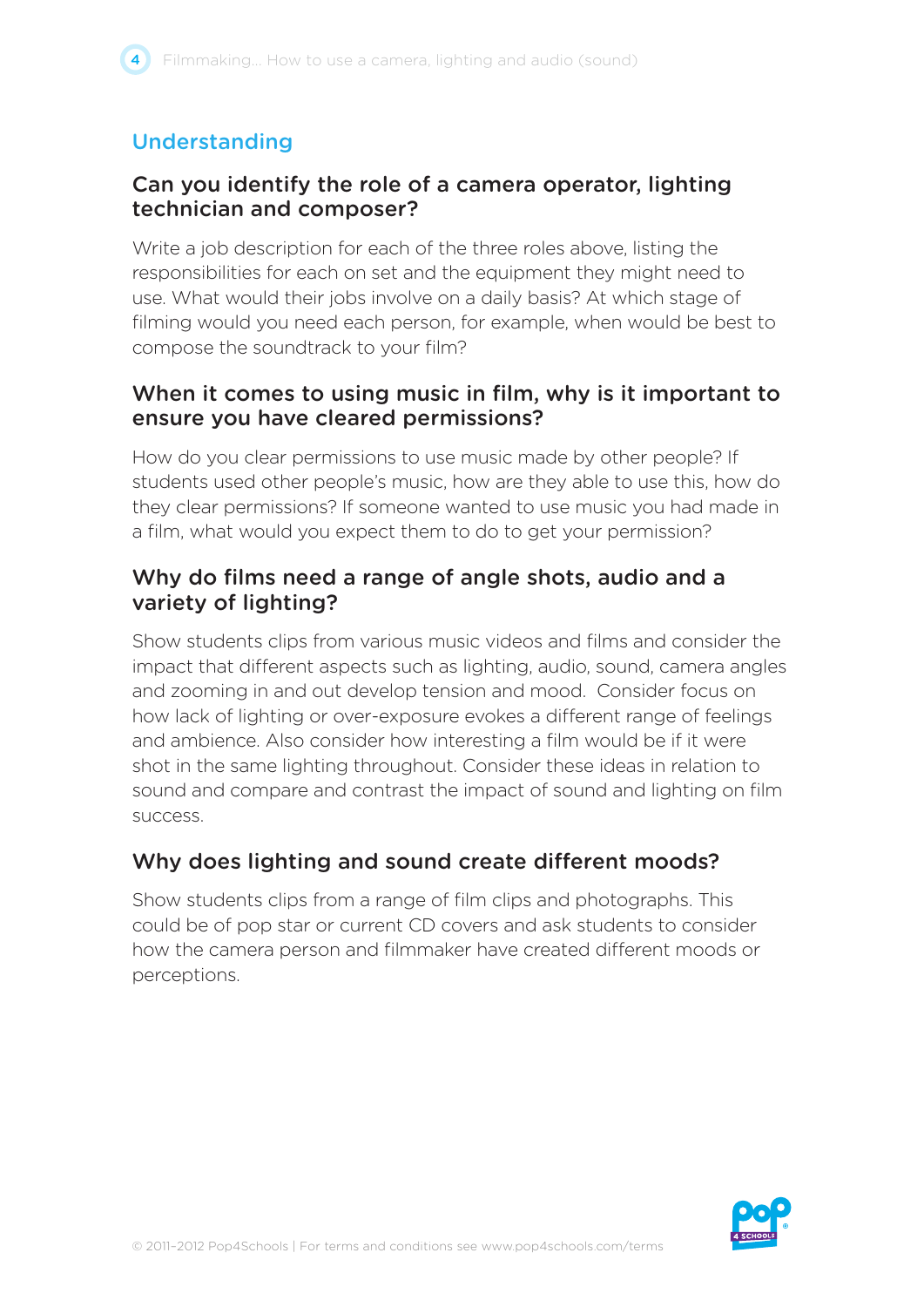## Applying

#### How could we ensure a range of camera shots and angles are included in a film, pop video, or range of photographs and understand the purpose of these?

Ask students to create a booklet or guide of different camera angles, shots and camera movements to support others and show the differences. Ask students to consider the effect each shot has on the subject, considering visual and auditory usage and include these viewpoints and information within the booklet or guide.

#### How does lighting and audio create, change, or impact on a scene or character or subject?

Ask students to construct a scene (for example, a model set) and then use different lighting and/or audio to examine the impact and differences. When the light or sound focuses solely on the subject or specific area of the set compared to the whole scene, how does this change the mood and understanding of a situation and focus?

## Evaluation

#### What are your evaluations of films you have both made and watched, with particular reference to lighting, audio and camera?

Write a film review for a magazine basing it mostly on the use of camera, audio and lighting. Students could design their own review format based on their level of knowledge and understanding.

#### OR

Justify to a film critic why you have used specific camera angles, shots and movements, natural or man-made sounds, and lighting for specific stills and images in the film or photograph. Present a

three minute presentation to a panel or critic based on your knowledge of camera, audio and lighting.

#### OR

Write a letter to your head teacher, governing body or education authority explaining the need for funding in schools to purchase cameras, sound equipment and lighting to support the process of filmmaking. Outline the different skills learnt and used and the impact these have had on the film, video or photographs you have produced.

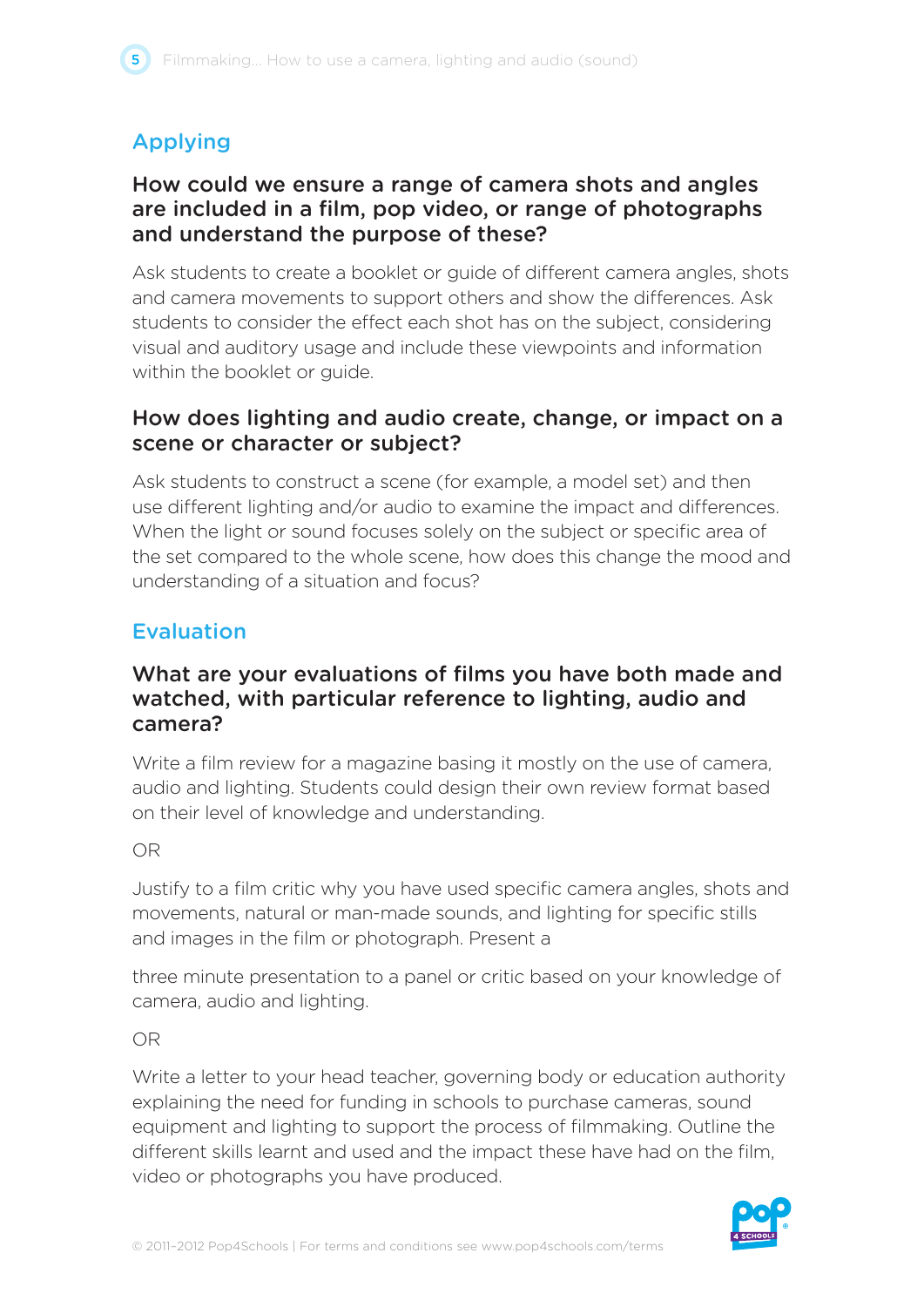#### What changes would you make to camera, audio and lighting in this film or photograph to improve viewer engagement and develop deeper emotions and impact?

Prepare a presentation either written or verbal about the changes that you would implement on a given film or set of photographs and outline the reasons why. Use specific vocabulary linked to camera, audio and lighting and persuasive language which would encourage the filmmakers to adapt and change their footage.

### Can you explain which film or photographs are most effective?

Ask students to take part in a 'Film Factor' -type show whereby they become the panel and contestants providing assessments of work completed. The panel will give positive feedback and next steps about camera, audio and lighting, and contestants will have the opportunity to justify their choices and explain their reasoning.

## **Creating**

#### Can you use your knowledge about lighting, audio and camera shots to create a short film for the viewer?

Ask students to create still images or film clips, which include a range of camera shots, and lighting to ensure the viewer is engaged and different emotions are evoked. Students could create an advert for their film, which includes at least three different camera shots or angles and different types of lighting.

### Can you adapt and change camera angles or shots, audio and lighting to create different effects?

Ask students to consider the scenes they have created or filmed and adapt the lighting, audio and angle of the camera and consider the impact it has. They should consider which is most effective and why.

OR

Create a short film, advert or pop video where the camera, audio and lighting is used ineffectively to help others understand the importance and impact from a negative perspective. Why is this video footage or photography less interesting or engaging and why?